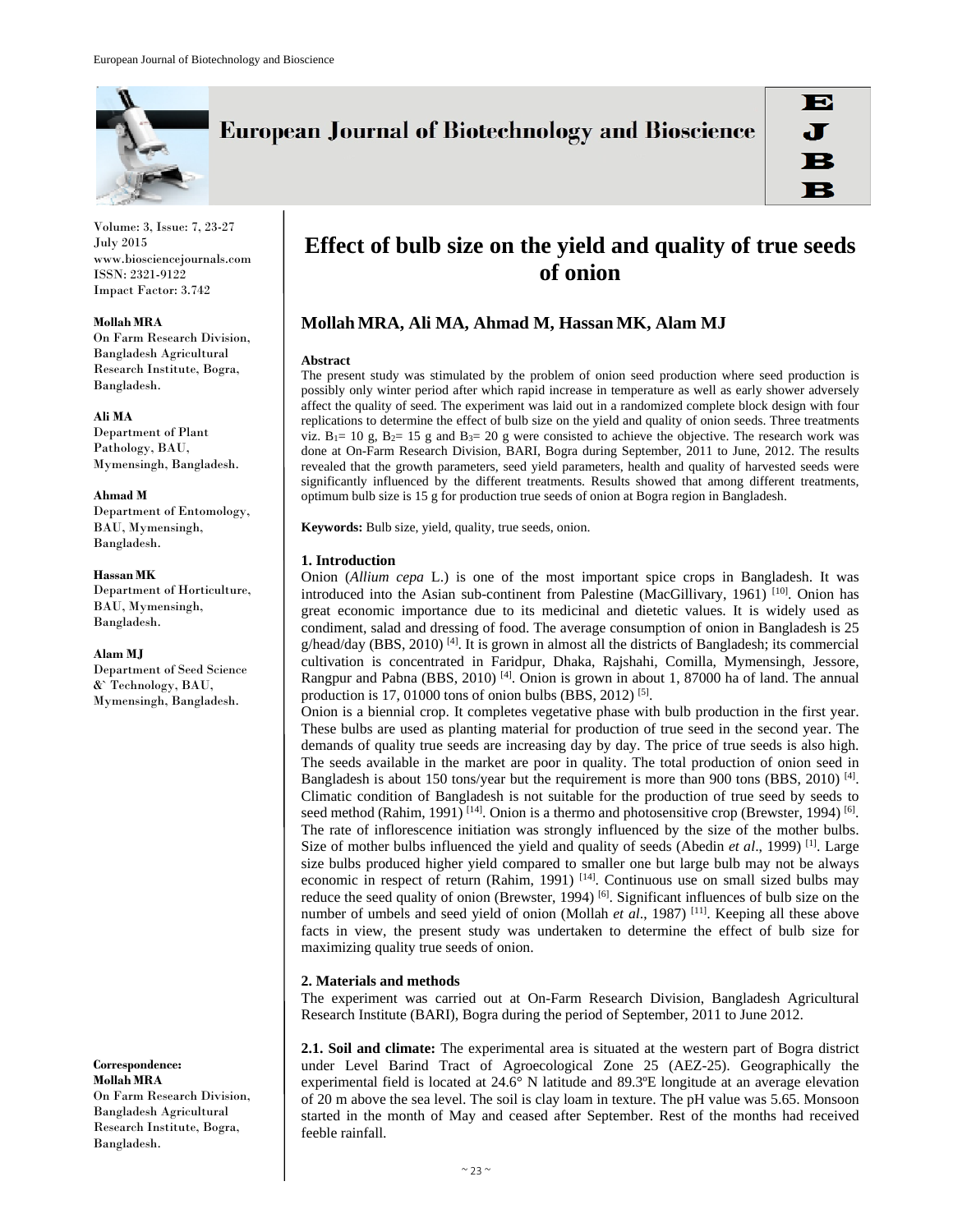**2.2. Land preparation:** The experimental field was opened with a power tiller at the month of September, 2011. The land was thoroughly prepared by ploughing and cross ploughing followed by laddering. The subsequent operations were done with harrow, spade, hammer etc. The weeds and stubbles were collected and removed from the field. The surface was leveled with a harrower (ladder) driven by a power tiller. Irrigation and drainage channels were made around the plots. The corners of the plots were trimmed by the spade. The lay-out of the experiment was prepared according to the design of experiment.

**2.3. Design of experiment:** The field experiment was laid out in a Randomized Complete Block Design (RCBD) with four replications. The field was divided into four blocks after final land preparation. Each block was divided into four experimental units. The treatments were assigned in each block at random. The size of each unit plot was  $1m \times 3m$ . Block to block and plot to plot distance were 100 cm and 50 cm, respectively.

**2.4. Plant spacing:** Row to row and bulb to bulb were 25 cm and 20 cm, respectively. Each plot had four rows. Fifteen seed bulbs were sown in each row.

**2.5. Treatments:** Bulb size was employed at three temperatures viz.  $B_1 = 10$  g,  $B_2 = 15$  gand  $B_3 = 20$  g was considered as treatment.

**2.6. Variety**: BARI Piaj-1 was used in the research program. It was released by Spices Research Centre (SRC) of Bangladesh Agricultural Research Institute (BARI), Bogra, Bangladesh.

**2.7. Selection of bulb:** Different size of bulbs such as 10, 15 and 20 g were preliminarily sorted out by eye estimation. The bulbs of the distinct three groups were separated by taking weight with the help of an electric balance. The bulbs were tagged and kept separately in different white cotton cloth bag.

**2.8. Application of fertilizer and manure:** The crop was fertilized with recommended doses of fertilizers and manure at the rate of 250, 275, 150, 110, 3 and 5 kg/ha Urea, Triple superphosphate (TSP), Muriate of potash (MoP), Gypsum, Zinc oxide and Boric acid, respectively (Anonymous, 2010)  $[2]$ . In addition, cowdung was applied at the rate of 10 t/ha. The entire amount of TSP, Gypsum, Zinc oxide, Boron, one third of Urea and one third of MoP were applied at the time of final land preparation. Rest of the Urea and MoP were applied in three equal installments at 30, 50 and 70 days after planting (DAP).

**2.9. Irrigation and drainage:** Water was sprinkled with a watering can after emergences of the shoots at 10 DAP. Afterword each plot was irrigated at 30, 50, 70 and 105 DAP to keep the field soil nearly at field capacity. Excess water was drained out properly as and when necessary.

**2.10. Intercultural operations**: First weeding was done by hand picking just after 15 days of shoot emergence. The second weeding was done by "Khurpi" (hand weeder) at 35 DAP. Rovral (50 WP) @ 2g/l of water were sprayed at 15 days interval starting from 30 DAP upto 120 DAP to control

purple blotch. Admire were applied @ 0.5 ml/l of water at 105 and 120 DAP to control thrips.

**2.11. Staking:** Staking of each shoot was made by plastic strips and bamboo sticks. The bamboo sticks were placed in around the plots. About 4-5 cm of each stick was inserted into the soil. The plastic strips were tied between the sticks along the rows of the shoots.

**3. Data collection:** Data on different growth parameters and yield parameters were collected at different growth stages of the plants.

**3.1. Emergence (%) per plot:** The numbers of seed bulbs were counted after emergence of shoot above the ground level during 7-15 DAP. Percent emergence in each plot was calculated by the following formula:

Emergence (%) =  $\frac{\text{Number of seed bulbs emerged}}{\text{Total number of seed bulbs planted}} \times 100$ 

**3.2. Plant height:** twenty plants were randomly selected at 60 DAP in each plot. The height was measured from the ground level to the tip of the longest leaf. The average plant height was expressed in centimeter (cm).

**3.3. Number of leaves per plant:** twenty plants were selected at random in each plot. The number of leaves of the 20 selected plants was counted at 60 DAP.

**3.4. Leaf area index (LAI):** Leaf area index is the ratio of leaf area to the ground area. An area of one square meter was selected at the centre of each plot. The plants were uprooted at 60 DAP. The leaves were separated from the pseudo-stem and washed in running tap water. Free water from the surface of each leaf was dried by soaking with tissue paper. Individual leaf was splited longitudinally into two halves by a sharp knife. Leaf area was measured by an automatic leaf area meter (LI 3000, USA). Each half of the leaf was placed into the leaf area meter. Total area of all leaves of one square meter in each plot was then calculated. Leaf area index was determined by the following formula:

| Leaf area index $=$ | Total leaf area   | Total leaf area sq m |  |
|---------------------|-------------------|----------------------|--|
|                     | Total ground area | l sq m               |  |

**3.5. Length and diameter of the pseudo-stem**: Twenty pseudo-stems were selected at random. The length was measured from ground level to the point of leaf initiation at 60 DAP. Diameter of the pseudo-stem was measured just above the ground level at 60 DAP. The data were expressed in centimeter (cm).

**3.6. Number of stalks per plant**: Twenty plants were selected at random from each plot. The number of stalks of the plants were counted in each plot at 90 DAP.

**3.7. Number of umbel per plant**: Twenty plants were selected at random. The number of umbels of the selected plants was recorded after completion of flowering in each plot. The average of 20 plants was computed.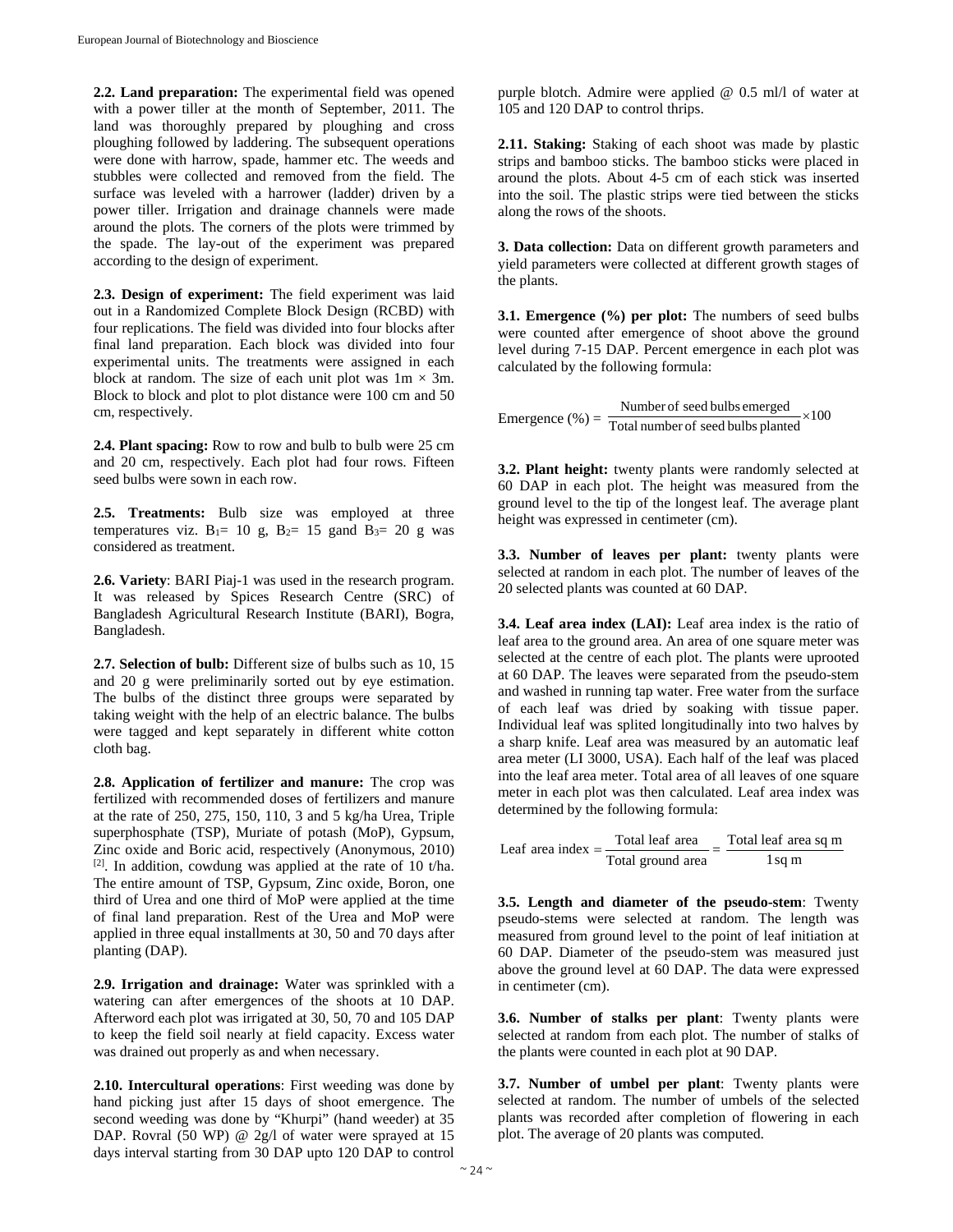**3.8. Umbel diameter**: The diameter at the middle of the umbel was measured from 20 umbels of 20 randomly selected plants at maximum flowering stage in each plot and expressed in centimeter (cm).

**3.9. Number of flowers per umbel**: The numbers of flowers in each umbel was counted from randomly selected 20 umbels at maximum flowering stage in each plot.

**3.10. Harvesting and processing**: The duration of crop is 145 to 150 days. When the seeds inside the capsules become black and 25-30% black seeds were exposed on the umbel, then each umbel was cut with 5-7 cm flower stalk. Harvesting was continued for 3-7 days. The umbels were sun dried. Threshing was done by light beating and hand rubbing of the umbels. The seeds were cleaned and sun dried for 3-4 days until seed moisture reduced to below 8%. The seeds of individual plots were processed separately and contained in a separate brown paper bag and preserved for further use.

**3.11. Number of seeds per umbel**: It was counted from randomly selected 10 umbels of selected plants at maximum fruit set stage.

**3.12. Weight of 1000-seeds**: One thousand seeds were selected at random from each plot. The 1000-seed weight was recorded on an electric balance and expressed in gram (g).

**3.13. Seed weight per plant**: Twenty plants were selected at random from each plot and the seeds were harvested. Seed weight were recorded on an electric balance and expressed in gram (g).

**3.14. Seed weight per plot**: Total amount of seeds of each plot were bulked and weight in gram (g) was recorded.

**3.15. Seed moisture content (%)**: The moisture content of seeds was determined by universal type moisture meter (Oriental Apparatus Workshop, India). Two hundred gram of seed was used for each test. The moisture meter measures electrical conductivity through a predetermined thickness of measured seed and the reading was converted to a moisture percentage through a calibrated dial. To add confidence to the result, the machine was cross checked periodically obtaining results from an ISTA prescribed oven method. Tests were replicated according to the requirement for each sample.

**3.16. Seed germination:** Germination test was carried out in a plastic tray at On Farm Research Division, BARI, Seujgari, Bogra according to the International Rules for Seed Testing  $(ISTA, 1996)$   $[8]$ . Sand was used as substrate for germination test. The plastic tray was filled with moist sand. Adequate

moisture was maintained in the substrate. Four hundred pure seeds were taken at random from each treatment. One hundred seeds were placed in each tray and were considered as a replication. There were four replications for each treatment. Number of normal seedlings, abnormal seedlings, dead seeds and ungerminated seeds were counted. The first counting was done on the  $6<sup>th</sup>$  and the second counting on the  $12<sup>th</sup>$  day after placing the seeds on the substrate. Germination percentage was determined by the following formula.

Germination (%) =  $\frac{100 \text{ m} \cdot \text{m}}{\text{Number of seeds tested}} \times 100$ Number of normal seedlings  $\times$ 

**3.17. Seed borne infection:** Seed samples from each treatment were subjected to seed health test by Blotter incubation method following the procedure of International Rules for Seed Testing (ISTA, 1996)<sup>[8]</sup>. Three pieces of 9 cm diameter filter papers (Whatman No. 1) were soaked in distilled water and placed at the bottom of a plastic Petri dish. Four hundred seeds were taken at random from each treatment. Twenty five seeds (25) were placed on filter paper in each petri dish. Sixteen petri-dishes were used for each treatment. The petri-dishes were incubated for 7 days. Seed borne infection was recorded. Temporary slides were prepared and examined under the compound electric microscope and identified with the help of appropriate keys. The numbers of infected seeds with fungal pathogen were recorded. The results were expressed in percentage as follows:

Seed borne infection  $\left(\% \right) = \frac{\text{Number of infected seeds}}{\text{Number of seeds tested}} \times 100$ 

**4. Analysis of data**: The data collected on various parameters related to the experiments were subjected to statistical analysis according to the design of experiment by MSTAT computer package program. Differences among the treatment means were compared following Duncan's Multiple Range Test (DMRT).

### **5. Results and Discussion**

The effect of bulb size on the different growth parameters are presented in Table 1. The emergence of bulbs was 97.60% in  $B_3$  and 97.08% in  $B_2$ . The lowest emergence of bulb 93.23% was recorded  $B_1$ . The plant height was 49.67 cm in  $B_3$  and 44.16 cm in  $B_1$ . The number of leaves/plant was 19.49 in  $B_3$ and 18.67 in  $B_2$ . The lowest number of leaves  $(12.85)/\text{plant}$ produced in  $B_1$ . The leaf area index was 4.78 in  $B_3$ . The lowest leaf area index  $(3.15)$  was found in  $B_1$ . The highest length of pseudo-stem  $(8.95 \text{ cm})$  was recorded in  $B_3$  and the lowest  $(7.57 \text{ cm})$  in  $B_1$ . Diameter of the pseudo-stem was 4.65 cm in  $B_3$  and 4.46 cm in  $B_2$ . The lowest diameter (3.40) cm) was found in  $B_1$ .

**Table 1:** Effect of bulb size on the growth parameters of BARI Piaj-1

| <b>Treatment</b> |               | <b>Bulb emergence/plot</b> | Plant height (cm) |                      |                   | Pseudo-stem |                   |
|------------------|---------------|----------------------------|-------------------|----------------------|-------------------|-------------|-------------------|
| (Bulb size)      | <b>Number</b> | $\frac{9}{6}$              |                   | No. of leaves/ plant | Leaf area index   | Length (cm) | Diameter (cm)     |
| $B_1 = 10 g$     | 55.94 b       | 93.23 b                    | 44.16 c           | 12.85 b              | 3.15 <sub>b</sub> | 7.57c       | 3.40 <sub>b</sub> |
| $B_2=15 g$       | 58.25 a       | 97.08 a                    | 47.63 b           | 18.67 a              | 4.58 a            | 8.57 b      | 4.46 a            |
| $B_3 = 20 g$     | 58.56 a       | 97.60 a                    | 49.67 a           | 19.49a               | 4.78 a            | 8.95 a      | 4.65a             |
| $LSD$ (0.05)     | . 58          | 2.63                       | 1.94              | 1.53                 | 0.44              | 0.27        | 0.30              |
| CV(%)            | 6.80          | 11.33                      | 5.72              | 12.49                | 14.79             | 6.53        | 10.00             |

Means followed by the same letter in a column did not differ significantly at the 5% level by DMRT.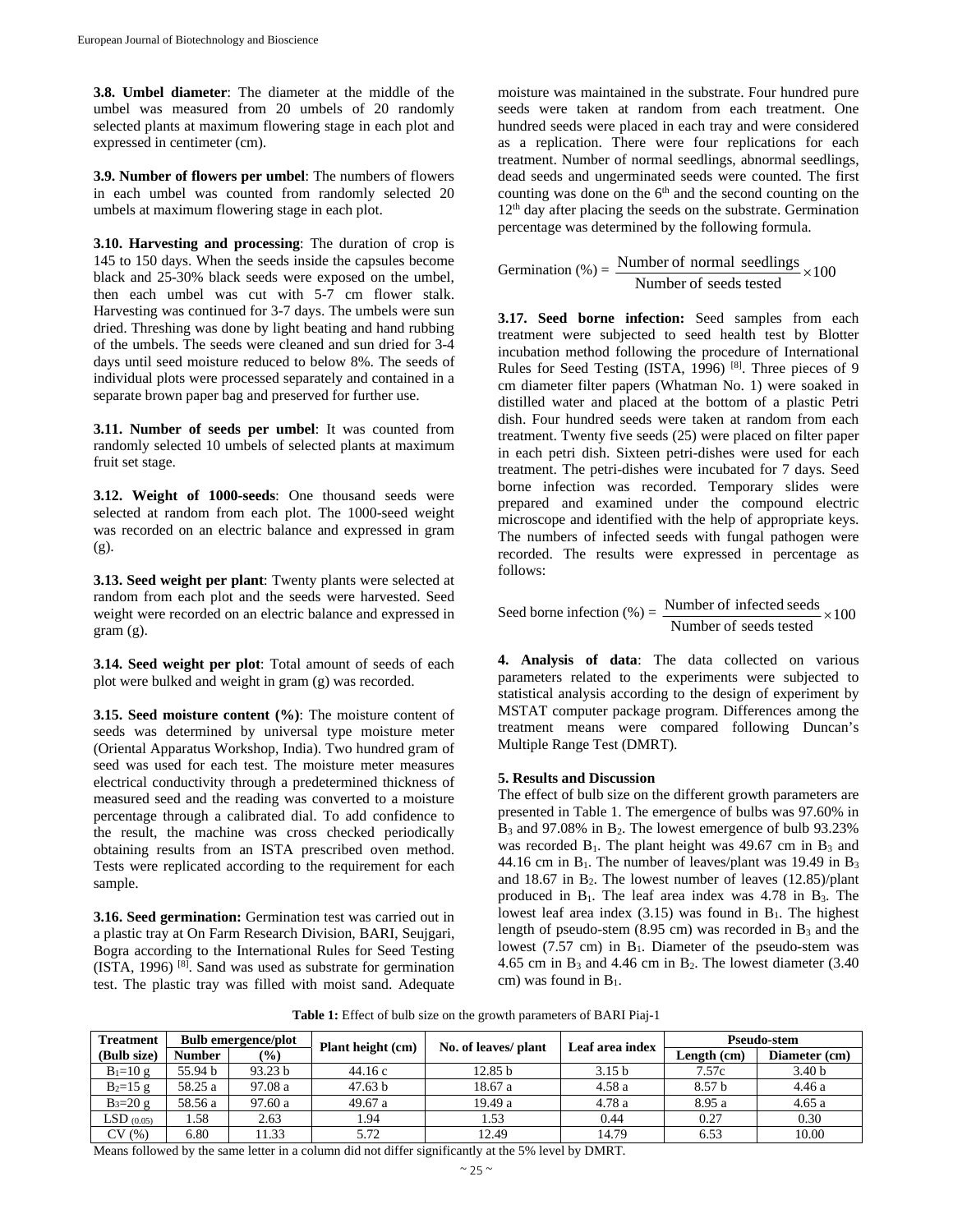The number of stalk/plant was  $4.72$  in  $B_3$  and it was identical with B<sub>2</sub>. The lowest number of stalk/plant was 3.45 recorded in  $B_1$  (Table 2). Similarly, the number of umbel/plant was identical in  $B_3$  (4.65) and  $B_2$  (4.57). The lowest number of umbel/plant  $(3.45)$  was recorded in B<sub>1</sub>. The umbel diameter was 7.77 cm in  $B_3$  and 7.64 cm in  $B_2$ . The umbel diameter was  $5.09$  cm present in  $B_1$ . The number of flowers/umbel was identical in  $B_3$  and  $B_2$ . The lowest number of flowers/umbel was  $351.44$  in  $B_1$ . The number of seeds/umbel

was  $287.73$  in  $B_3$  and  $284.18$  in  $B_2$ . The lowest number of seeds/umbel  $(192.54)$  was harvested from  $B_1$ . The 1000seed-weight was  $4.01g$  in  $B_3$  and  $3.95g$  in  $B_2$ . The lower 1000-seed weight was 2.68 g in  $B_1$ . The seed weight/plant was  $5.17$  g in B<sub>3</sub>. It was  $5.09$  g in B<sub>2</sub>. The lowest seed weight/plant was recorded in  $B_1$ . The seed weight/plot was 295.69 g in  $B_3$ . It was followed by 291.55 g in  $B_2$ . The lower seed weight/plot was 197.55 g in  $B_1$  (Table 2).

| <b>Treatment</b><br>(Bulb size) | No. of<br>stalk/<br>plant | No. of<br>umbel/<br>plant | <b>Umbel</b><br>diameter (cm) | No. of<br>flowers/<br>umbel | No. of<br>seeds/<br>umbel | <b>1000-seed</b><br>weight $(g)$ | <b>Seed</b><br>weight/plant<br>(g) | <b>Seed</b><br>weight/<br>plot<br>(g) |
|---------------------------------|---------------------------|---------------------------|-------------------------------|-----------------------------|---------------------------|----------------------------------|------------------------------------|---------------------------------------|
| $B_1 = 10 g$                    | 3.45 <sub>b</sub>         | 3.45 <sub>b</sub>         | 5.09 <sub>b</sub>             | 351.44 b                    | 192.54 b                  | 2.68 <sub>b</sub>                | 3.45 <sub>b</sub>                  | 197.55 b                              |
| $B_2=15 g$                      | 4.61a                     | 4.57a                     | 7.64 a                        | 518.74 a                    | 284.18 a                  | 3.95a                            | 5.09a                              | 291.55 a                              |
| $B_3 = 20 g$                    | 4.72a                     | 4.65a                     | 7.77a                         | 524.69 a                    | 287.73 a                  | 4.01a                            | 5.17 a                             | 295.69 a                              |
| $LSD$ (0.05)                    | 0.25                      | 0.32                      | 0.24                          | 13.68                       | 4.60                      | 0.07                             | 0.18                               | 4.86                                  |
| CV(%)                           | 8.15                      | 10.63                     | 6.62                          | 6.04                        | 5.87                      | 6.09                             | 6.25                               | 6.92                                  |

**Table 2:** Effect of bulb size on the seed yield parameters of BARI Piaj-1

Means followed by the same letter in a column did not differ significantly at the 5% level by DMRT

The main effect of bulb size on seed health and quality of onion seeds are presented in Table 3. The moisture content of the seeds did not differ significantly among the treatments, but there was significant difference in seed germination. Maximum germination  $(78%)$  was recorded in  $B<sub>2</sub>$ . It was 77% in  $B_3$ . The lowest germination was found in  $B_1$ . The incidence of seed borne pathogen differed significantly among the treatments. The lower fungal pathogen (3.31%) (*Alternaria porri*) was recorded in  $B_2$  and 3.50% in  $B_3$ . The highest seed borne pathogen was recorded in B1.

Table 3: Effect of bulb size on health and quality of true seeds of BARI Piaj-1

| <b>Treatment</b> | <b>Moisture</b> | <b>Germination</b> | Seed borne fungi  |  |
|------------------|-----------------|--------------------|-------------------|--|
| (Bulb size)      | $(\%)$          | $(\%)$             | $($ %)            |  |
| $B_1 = 10 g$     | 7.56            | 62 <sub>b</sub>    | 6.81 a            |  |
| $B_2 = 15 g$     | 7.56            | 78 a               | 3.31 <sub>b</sub> |  |
| $B_3 = 20 g$     | 7.54            | 77 a               | 3.50 <sub>b</sub> |  |
| $LSD$ (0.05)     | NS              | 2.62               | 1.07              |  |
|                  | 6.51            | 5.73               | 8.06              |  |

Means followed by the same letter in a column did not differ significantly at the 5% level by DMRT. NS= Not significant.

The benefit cost ratio (BCR), the highest gross return (Tk.985630/ha)) was recorded in 20 g bulb size but the highest net return (Tk.673255/ha) and benefit cost ratio (3.20) obtained from 15 g bulb size (Table 4). The lowest gross return (Tk.658500/ha), net return (Tk.408220/ha) and benefit cost ratio (2.69) was observed in 10 g bulb size (Table 4).

**Table 4:** BCR of bulb size on the seed yield of BARI Piaj-1

| <b>Treatment</b><br>(Bulb size) | <b>Seed</b><br>yield<br>(kg/ha) | Gross<br>return<br>(Tk.ha) | <b>Total</b><br>cultivation<br>cost<br>(Tk <sub>n</sub> ) | <b>Net</b><br>return<br>(Tk, h) | Benefit<br>cost<br>ratio |
|---------------------------------|---------------------------------|----------------------------|-----------------------------------------------------------|---------------------------------|--------------------------|
| $B_1 = 10 g$                    | 658.50                          | 658500                     | 250280                                                    | 408220                          | 2.69                     |
| $B_2=15 g$                      | 978.83                          | 978830                     | 305575                                                    | 673255                          | 3.20                     |
| $B_3 = 20 g$                    | 985.63                          | 985630                     | 350270                                                    | 635360                          | 2.84                     |

Urea=  $Tk.20/kg$  Rovral=  $Tk.2200/kg$ TSP= Tk.22/kg Admire= Tk.6800/l MoP=Tk.15/kg Labour=Tk.200/man/day Gypsum=Tk. 8/kg Irrigation= Tk.2250/ha/irrigation Zinc oxide=Tk.120/kg Seed bulb= Tk.45/kg Boric acid=Tk.250/kg Lease value of land= Tk.22500/ha for 5 months Cowdung=Tk.2.5/kg Onion seed= Tk.1000/kg

Seed yield was 985.63 kg/ha when the bulb size was 20 g followed by 978.83 kg/ha in bulb size 15 g. But the maximum germination (78%), lower seed borne infection (3.31%) and higher economic return was obtained from the bulb size 15 g. Similar results were reported by many researchers (Jones and Mann, 1963<sup>[9]</sup>; Arakeri and Patil, 1965<sup>[3]</sup>; Pall and Padda, 1972<sup>[13]</sup>; Mondal and Choudhury, 1980 [12] and Abedin *et al*., 1999 [1]). Rahim (1991) [14] reported that the large size bulb produce higher seed yield. Hoque (1992) [7] reported that the highest weight of seed/plant gave from the bulb size 15 g. Brewster (1994) <sup>[6]</sup> opined that the continuous use of small size bulbs may reduce the seed quality of onion.

#### **6. Conclusion**

Based on the results of the experiment, optimum bulb size is 15 g recommended for true seed production of onion at Bogra region in Bangladesh.

#### **7. References**

- 1. Abedin MJ, Rahim MA, Islam KS, Haider MA. Effect of planting date and bulb size on the yield and quality of onion seed. Bangladesh Journal of Seed Science and Technology. 1999; 3(1-2):25-28.
- 2. Anonymous. Moshla utpadhon Projoctee Munual. Spices Res. Centre, Bangladesh Agril. Res. Inst., Shibganj, Bogra, Bangladesh, 2010, 01-14.
- 3. Arakeri HR, Patil SS. Effect of bulb size, spacing and time of planting on the yield of onion seed. Indian Journal of Agronomy. 1965; 1:75-79.
- 4. BBS (Bangladesh Bureau of Statistics). Year book of Agricultural Statistics of Bangladesh Statistical Division, Ministry of Planning. Government of the